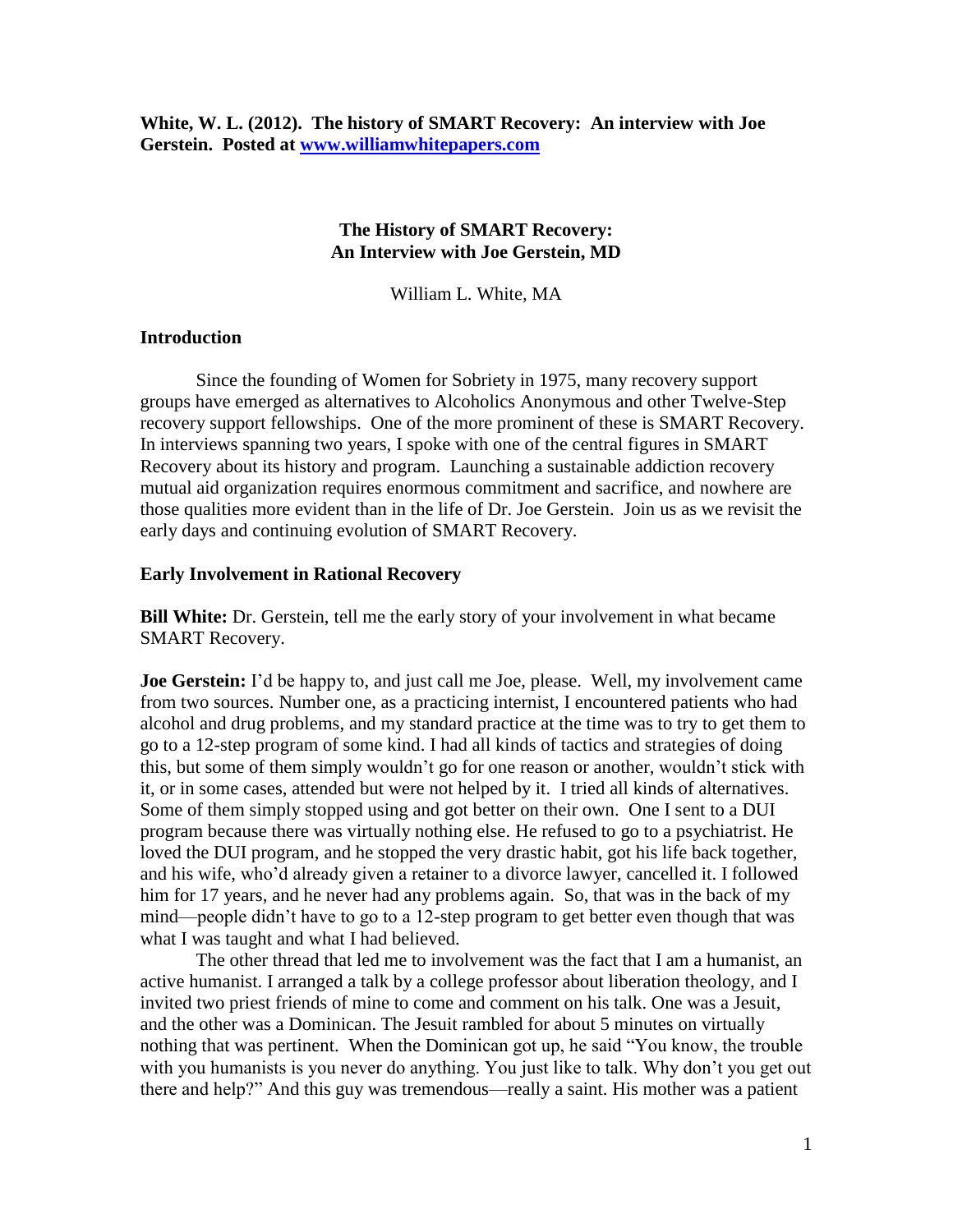of mine; that's how I met him. I took very seriously what he said, and I said to myself, "You know, he's right. We have to have some kind of personal involvement." About a month later, I flew out to Sacramento to an American Humanist Association conference. Jack Trimpey was one of the speakers, and I listened to what he had to say. At that time, I really had almost no comprehension of cognitive behavioral therapy. I knew that it had been used and tested in scientific studies and shown to be very effective for treatment of depression, for instance, but I was very skeptical about them. I said, "How can you get people to change the way they think? These people are severely depressed. You can't even get through to them," and so forth and so on. But I thought supporting the approach Trimpey was talking about would be an ideal project for humanists since a lot of people have difficulty with the spiritual and religious flavor of 12-Step groups.

**Bill White:** Did you express such an interest to the professional addiction treatment community in Boston?

**Joe Gerstein:** Yes, Bill, I did. I couldn't inspire any interest or involvement from anybody in the addiction care community in Boston or the academic community. I was on the Harvard medical faculty, but even that did not help generate interest. So I started some things on my own. I got an article about Rational Recovery into a weekly newspaper in Boston, *The Phoenix,* and I got Jack Trimpey on a very popular talk radio program. They kept him on for 4 hours. He was only supposed to be on for 2 hours, but the man who ran the show said, "This is the most calls we have ever gotten on this particular radio show." Most of them were antagonistic calls from people involved in the 12-step program, but the radio show loved the controversy.

We then had Jack Trimpey give a talk at Harvard under the tutelage of the Harvard Humanist Chaplaincy, and we managed to get publicity between the newspaper and the radio show for a meeting at Harvard two days later. About 100 people showed up in a torrential rainstorm. However, nothing much came of it except one Rational Recovery meeting that moved from a condo to a room in the basement of Memorial Church at Harvard. It's not really a church, but it looks like one. That meeting went along for about a month, and then the people who were participating began to fight with the woman who was facilitating it, who was a social work student. Although I had no intention of getting deeply involved in Rational Recovery at the time, the people convinced me to come to a meeting. I went because I had a vested interest in creating some alternative for my patients.

It was obvious at the meeting they just weren't going to be involved with this woman. I ended up sort of chairing the meeting in hopes we could get things straightened out. I really knew very little about the program, very little about Rational-Emotive Behavioral Therapy (REBT), compared to a couple of college professors who were there. At the end of that meeting, I was drenched with sweat thinking, "Oh, thank God this is over." So I said, "Well, what are we going to do next week?" They said, "Well, you're going to come back, aren't you?" Of course, this was a very fateful decision. I didn't want to lose the one group that we'd generated through all this work, so I said, "Ok."

In the interim, I started reading about REBT and so forth. I came back and did the next meeting, and then I actually continued to facilitate that group for about a month. I got a telephone call from Shrewsbury, Massachusetts. Somebody had arranged for a room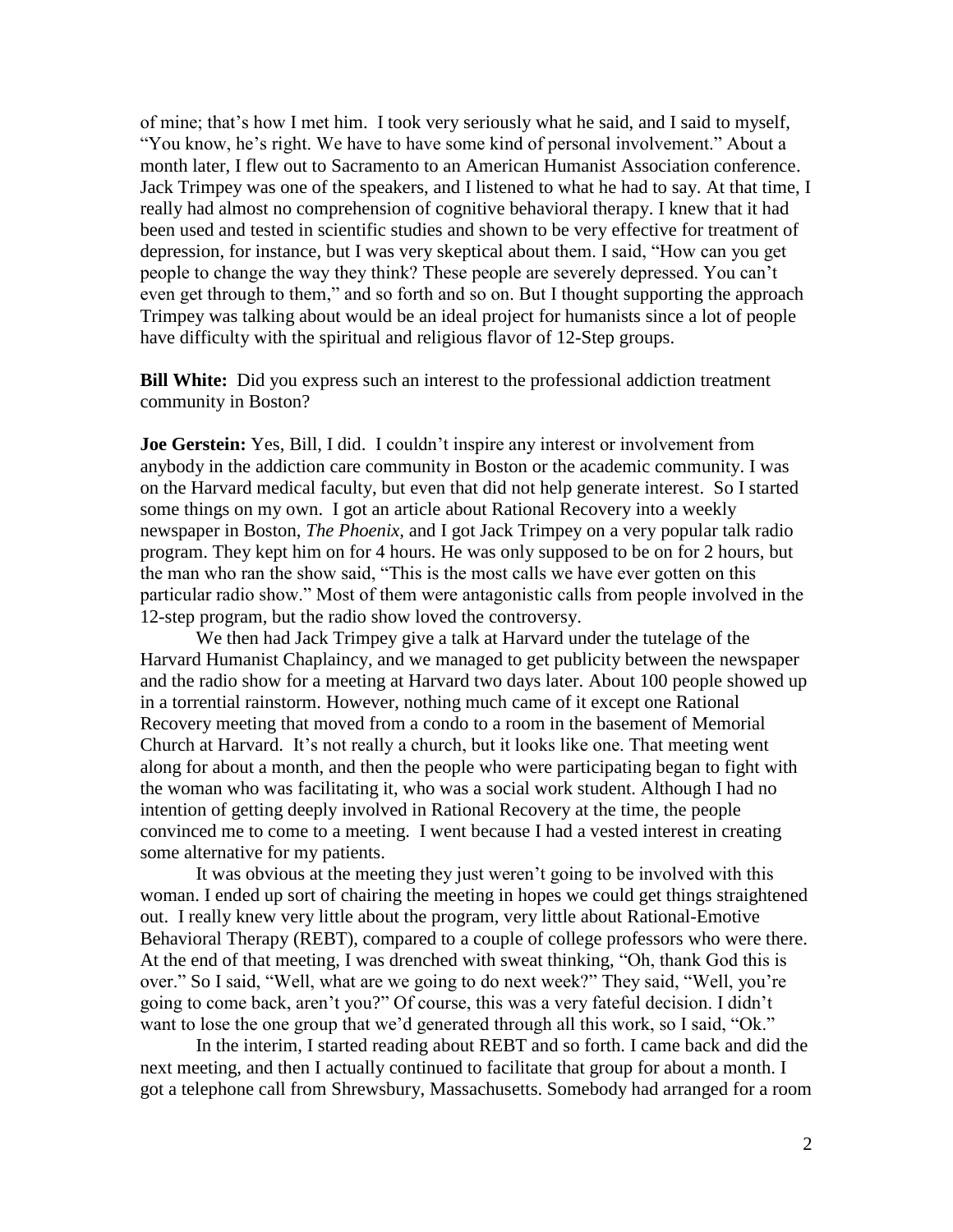in the Shrewsbury Library and wanted to start a Rational Recovery meeting on Monday nights. (The Harvard meeting was on Tuesday). So, I went out there, and I got that meeting started. About three weeks later [in 1990], I got a call from a woman who had arranged for a room at a synagogue in Falmouth, Massachusetts. I repeated this activity and was running three meetings a week. A couple of them were at a fair distance from Boston, so this was really impacting my professional and family life. But I truly saw the strategic vision of this. I said, "Look, this has the ability to become a major thrust in addiction care."

**Bill White:** What most conveyed that possibility to you?

**Joe Gerstein:** Most of the people in these early meetings had been to 12-step meetings and just either didn't like it, didn't get it, or they rebelled against some ideas in this approach, but they were very enthusiastic about Rational Recovery. So, that led me to read the scientific literature, and I found these positive studies on the use of CBT for treating addiction. What most struck me about these studies was that there was no sustained and free recovery support mechanism for people following CBT. I thought Rational Recovery could fill that role.

I became deeply involved with it—talking three or four times a week to Jack and Lois Trimpey. We were getting information, planning things, and changing the program. We continued to expand throughout Massachusetts, mostly through the action of professionals who got interested and started groups. The professionals would run them for 5 or 6 months until somebody in the group became interested enough and was sophisticated enough to take over running it. That's how most of our groups got started, but some were started by laypeople.

**Bill White:** What led to the early growth of RR groups?

**Joe Gerstein:** The big boost was an article in the *Boston Globe* in the summer of 1990 about SOS [Secular Organization for Sobriety] and Rational Recovery. That was followed by a front page story in the *New York Times* on December 24, 1990. A woman had come up from the *New York Times* to interview me and observe an RR meeting. My wife went out to get the paper on the  $24<sup>th</sup>$  of December, and she came through the door screaming, "It's on the front page! You're on the front page!"

There I was on the front page of the *New York Times.* Unfortunately, they were talking about spiritualism instead of spirituality. The headline writer had written something on "spiritualism," which was incorrect. You don't want to complain too much to the *New York Times* when they put you on the front page, so I let it pass. They also put the wrong phone number in for Jack Trimpey's number in California. So, some little old lady in Lotus, California, got about 200 calls between 4am and 10am before they finally figured it out (the paper came out at 7:00 AM in New York).

Also that year, we got on *The Today Show.* I brought one of our facilitators, and we had about a 10-minute interview with Bryant Gumble. The facilitator started off by saying "AA saved my life, and I'm a devout Catholic." He went on to say that AA saved his life because of the early support element, but that after 90 days and 90 meetings, he just wasn't going anywhere with that approach. He shared coming to a Rational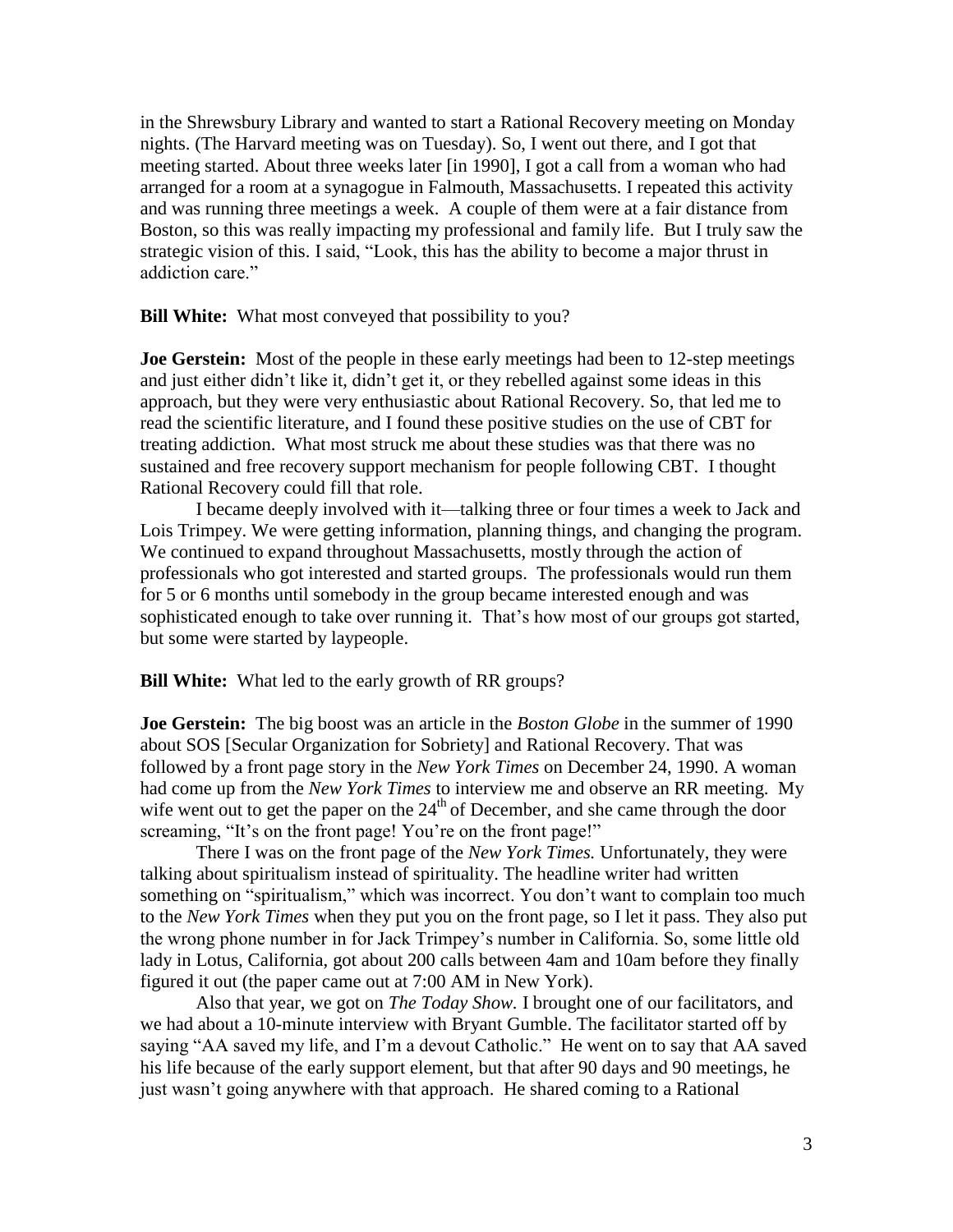Recovery meeting at a Unitarian Church in Medfield, Massachusetts, and how in his second meeting, he had what I would call a secular conversion experience. He sort of got the message in this flash of light of how he'd gone wrong, and the fact that his company fired him as a direct consequence of his excessive drinking and not because it was a crappy company and that there were concrete solutions for his drinking problem.

This early media attention spurred the early growth of meetings. After *The Globe* article in 1990, there were 400 calls. I had to run home from my medical office twice to change the tape. That really was the big impetus to getting the thing going. It was a big job because everybody called on the telephone, which was in our kitchen; they wanted a meeting list and information about the program. We had to write down their name and address and then send it to them.

**Bill White:** Now, was this the period when your wife also got involved?

**Joe Gerstein:** Yes, by this time, my wife was involved. She decided she would never see me if she didn't. We had a situation as an example where the facilitator in Hyannis went to prison. He had an old charge from three years before that had been delayed and delayed, and finally, he was found guilty. It was a mandatory sentence situation, so even the fact that he straightened out his life and was running a terrific meeting had no impact on it, and he went to prison. So, somebody called me up and said, "Hey, Ed's gone to prison. What are we going to do?" So, my wife and I ran that meeting for a year. Thursday night, she'd show up with sandwiches, and we'd jump into the car and drive two hours to Hyannis and get back home at midnight. Finally somebody rose up in the group who could take it over. This attrition of facilitators happened repeatedly (never again through a prison sentence, however) and obviously had a very profound impact on our lives and our lives together.

# **Conflict at a National Level**

**Bill White:** How did these local RR meetings fit into what was occurring with RR at a national level?

**Joe Gerstein:** At a national level, we went along for some years and formed a non-profit organization called the Rational Recovery Self-Help Network. I think that was probably in '92, and we began having national meetings. We also got a few people involved in scientific studies—very primitive studies by today's standards. The study done at Harvard was conducted at Massachusetts General Hospital and another one done by NYU was done at Bellevue. I was able to get Jack Trimpey to Harvard to give a little talk. Jack was a very, very bright, eloquent, and clever person. He made a real impression on these people, and they decided to do a study. These were survey studies, not high-powered clinical studies or anything like that, but they both showed that RR was able to engage people and that the longer they participated, the greater the likelihood of becoming abstinent.

**Bill White:** What was the source of early conflict between local and national RR?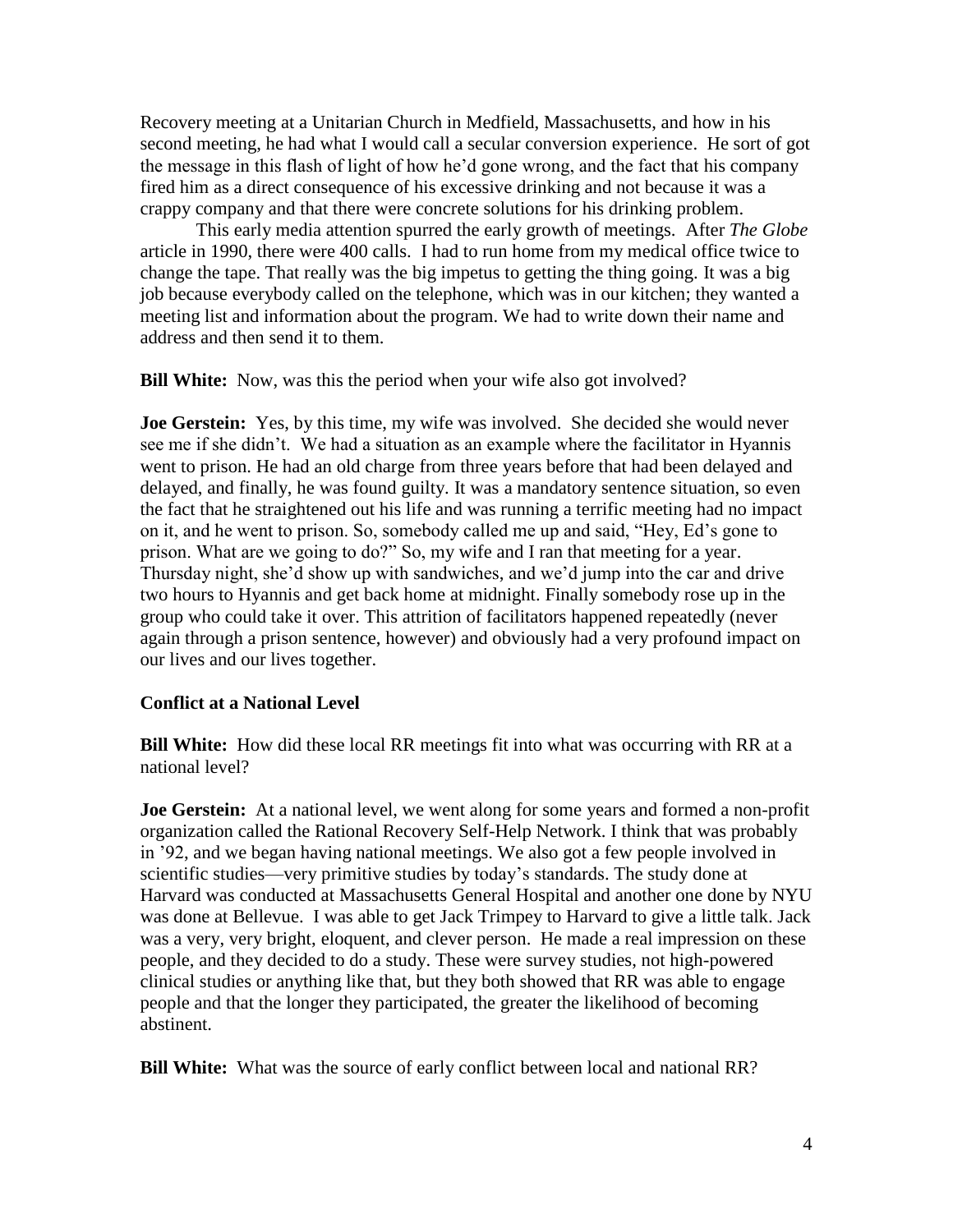**Joe Gerstein:** We continued to expand, but conflicts began to arise in two respects. Number one, Jack and his wife obviously had this as a financial moneymaker. I mean, this was now their occupation. Jack's income was entirely related to books that sold or from him getting involved in various ventures involving selling the Rational Recovery concept. For example, he had a little pseudo-treatment center, and he was trying to license RR to other treatment centers. We all understood him needing to support this as a new career. He was the executive director at the time, but the board said, "Look, this is not really viable with you as executive director. The self-help network needs its own executive director." Jack was just not able to put the time in to do the administrative work that was required to keep the network going and growing. At that time, we probably had 50 or 60 groups that demanded organization support. Jack agreed to that plan.

And then a number of situations arose where Jack got autocratically involved in doing things. Some situations arose where clearly the interests of the non-profit self-help network were in conflict with what Jack was trying to do in terms of establishing treatment centers. This led to some strife, and at one point, I said "Look, I have to resign from the executive committee." He did something that in my opinion clearly required discussion with the executive committee before he did it, and he didn't contact us. I made it clear that I would still support the organization, but I didn't want responsibility for his decisions if I were not involved in them.

Jack's impact on the organization began to spur increasing conflict. We went looking—we being the board of the not-for-profit—for an executive director. One of the guys on the board, Phil Tate, who'd written a book about alcoholism that was sold as part of our income, had an idea that we should advertise in one of these association management publications. They allow you to put free ads in. It sounded like a crazy idea to me. We had no money, really no organization, and we're advertising for somebody to come and be a manager. We tried to get a volunteer person to do it, and we actually had a pretty competent guy, but he was manic depressive and just before he was to start, he started getting manic, and that was the end of that. We saw that a volunteer person with a job or school was not going to be able to handle this. It was a big job, a big responsibility by that time.

So, we put this ad in, and we got 10 people who applied. We distributed it among the board members to call up three each and do an interview. That way, I think we eliminated about six of them. Four had some reasonable credentials, and one that I interviewed was absolutely terrific: Randy Cicen. I couldn't understand why he'd want to get involved; he was a real professional. It was complicated, but he had a woman who was working with him at sort of an administrative level. He was vice president of an association. And he saw that the way the association was going, his job was going to be eliminated. It was the last economic crisis in 1994. He was looking for new things to do, but he definitely wanted to take this woman with him because she was terrific. In order to do so, he had to pick up another organization to manage. The woman turned out to be Shari Allwood, who would play such an important role then and in the subsequent success of SMART Recovery.

Shari Allwood was just a fantastic person: competent, versatile, great personality and zeal. We all flew to Chicago to interview Shari's boss and Shari, and I think very honestly that Jack got frightened because he saw that this person was going to be a formidable leader for the organization of the network. He decided he didn't want any part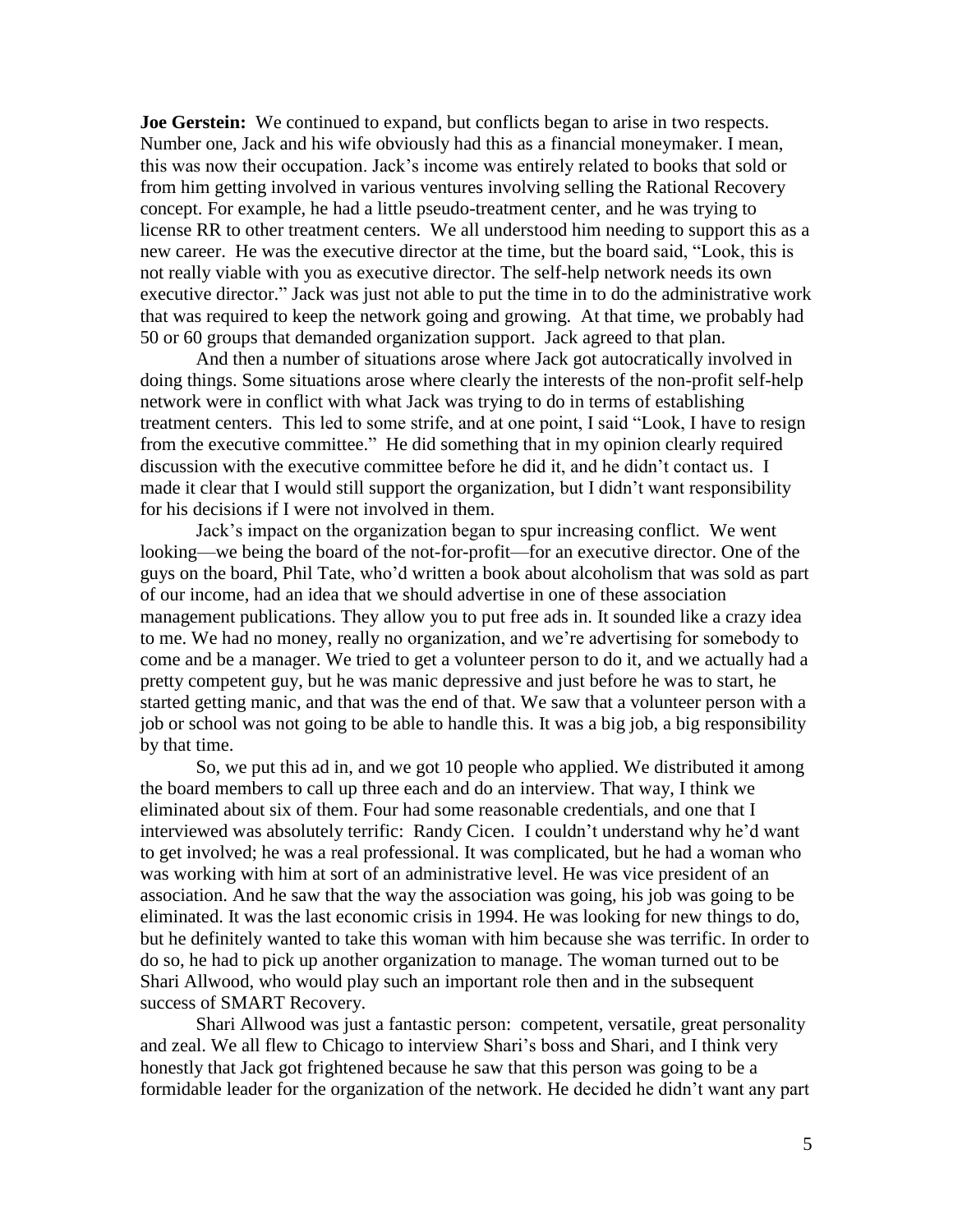of that, and he tried to get an injunction against our meeting. Anyway, that was a mess. Eventually, we had a telephone meeting—I was the president at the time of the self-help network. The strategy was to change the name of the organization. He was very concerned about his trademark—Rational Recovery—which was understandable. We had a huge battle over his plan to have a lawyer present. I called the meeting to order and immediately recognized a board member, who offered a resolution to change the name to the Alcohol and Drug Abuse Self-help Network. Obviously, that doesn't have a ring to it, but it stopped the bleeding. We tried to trademark three different names without success and finally, we hit on SMART Recovery. Afterwards, we developed the acronym Self-Management and Recovery Training to be used with it.

We finally decided on the new name and to have everything rewritten, and we split. It was a very acrimonious split. I think three of the board members stayed with Jack, and six came with the non-profit as it spun off and changed its name to the Alcohol and Drug Abuse Self-help Network soon to be doing business as, SMART Recovery. I hired a former secretary of mine to contact all the RR groups so they could decide which way they wanted to go. I think probably two-thirds of them, maybe three-quarters, decided to stick with the not-for-profit. Eventually, a couple of the other groups that had stayed with Jack's organization switched over, like Chicago and Washington. Jack was really going in a different direction and saw the groups as counterproductive to his ability to sell what he was doing. Also, one of the things that had instigated us to break off was that Jack began to denigrate rational emotive behavior therapy and push his trademarked AVRT (Addictive Voice Recognition Training) exclusively. I don't know how much of his displeasure with REBT was authentic and how much was driven by his financial concerns. REBT was in the public domain per the plan of Albert Ellis. And even though Jack had championed for years that you didn't have to be a drunk to help a drunk, he began to criticize the fact that the people who stayed with the self-help network were never addicted and thus couldn't really understand addiction. So yes, the breakup became quite acrimonious. Then later, he claimed that groups were bad, that wasn't really the way to get better, and he sort of broke off with all groups. This split with Jack in 1994 marks the birth of SMART Recovery.

### **SMART Recovery Program**

**Bill White:** How was the actual recovery program evolving during this time?

**Joe Gerstein:** At that point, we started operation as a completely different organization. We also began to be aware that the motivational issue was the most important issue in addiction recovery. Early in '91, I began to read the work of Prochaska, Norcross, and DiClemente, and I said, "Look, we have to have a motivational module. This is absolutely crucial. If millions of people get better on their own, what the hell are they doing it on except motivation? So, we have to have that, learn how to propel people towards it and enhance the likelihood they're going to change and be motivated to use our tools. The tools themselves without motivation are useless. They're just noise." So we did add this motivational module to the program. We put it number one because it obviously is number one. We gradually accumulated tools to fill up that toolbox on motivation.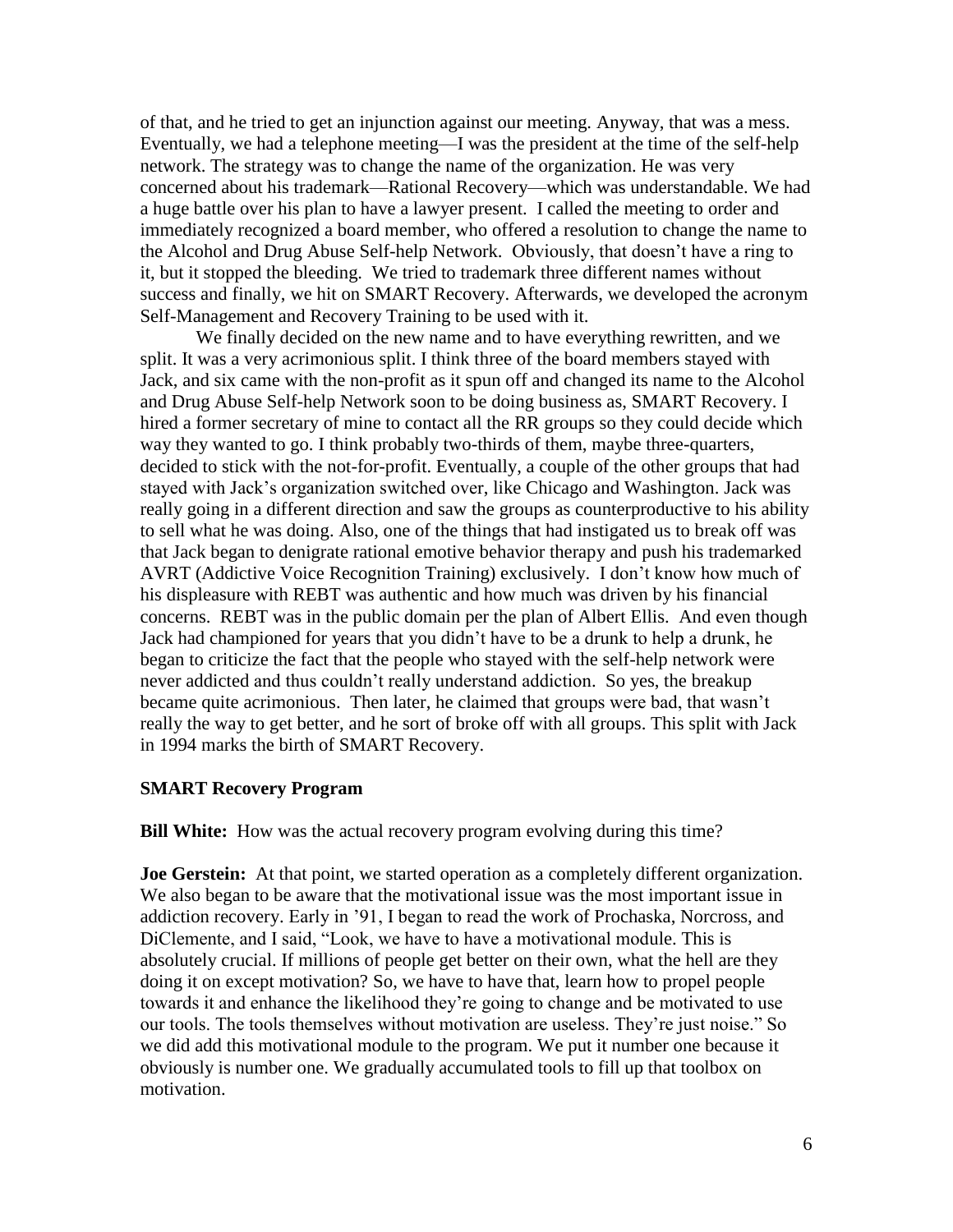A couple years later, we realized that we also needed an additional module that related to a change in lifestyle. Depending on what phase they're in, how far down into the depths of hitting bottom they've gone, people require different levels of modification of their lifestyle as they move into recovery. So, we added that as a fourth module around 1996 on lifestyle balance: dealing with filling the void, with getting new friends, new activities, and so forth and so on. We also subsequently added a fifth module on criminal thinking errors in our Inside Out program, SMART Recovery's correctional program.

By 1996, we had solidified the program and we trademarked that: the SMART Recovery four-point program. We also did an international trademark on SMART Recovery and copyright on the SMART Recovery handbook, which has now been published in 9 languages. We did this because we had begun to see other people popping up with the word "SMART." We've had about five altercations with people who have tried to use that, either intentionally or by mistake. We trademarked the name and the program; everything else is in the public domain.

**Bill White:** Did this clarification process help distinguish SMART Recovery from AA and other recovery mutual aid groups?

**Joe Gerstein:** You've probably heard somewhere that about 25 percent of the people who come regularly to SMART Recovery and who see SMART Recovery as their primary recovery modality also go to AA meetings. We don't care. That's fine. Same with Women for Sobriety and some of the other groups as well. This dichotomy of style and philosophy really does exist I think. But the response to it is entirely related to the individual. That's why some people are atheists and get along in AA groups and other people are extremely rebellious about it and just can't handle it. I got a call the other day from a doctor in Pennsylvania who said he's gone to about 2,000 AA meetings and he's been sober for six years, but he also started to go to SMART Recovery online meetings. After all this time, he said, "I never felt philosophically comfortable in AA. I can't accept the powerlessness concept and so forth." So, now he's going to start a SMART Recovery group. He's coming to Boston in a week and will attend our training session, go to two weekend meetings, and then he'll go back and start a SMART group. As we grew, this split between SMART Recovery and AA became less and less of an issue. It's a matter of personal choice and style. However, we do have to emphasize in our facilitator's training that AA-bashing is not allowed in our meetings and to demonstrate how to quash it gently but firmly if it arises.

**Bill White:** How was the newly emerging SMART Recovery organization funded?

**Joe Gerstein:** Critical to our development was one donation that we got in the early 2000s from an anonymous donor for half a million dollars. That really revolutionized things for us. We haven't been great at getting money. We did get a grant from the Robert Wood Johnson Foundation to bring SMART Recovery to correctional facilities. Most of our support still comes from passing the hat.

# **SMART Recovery in Prisons**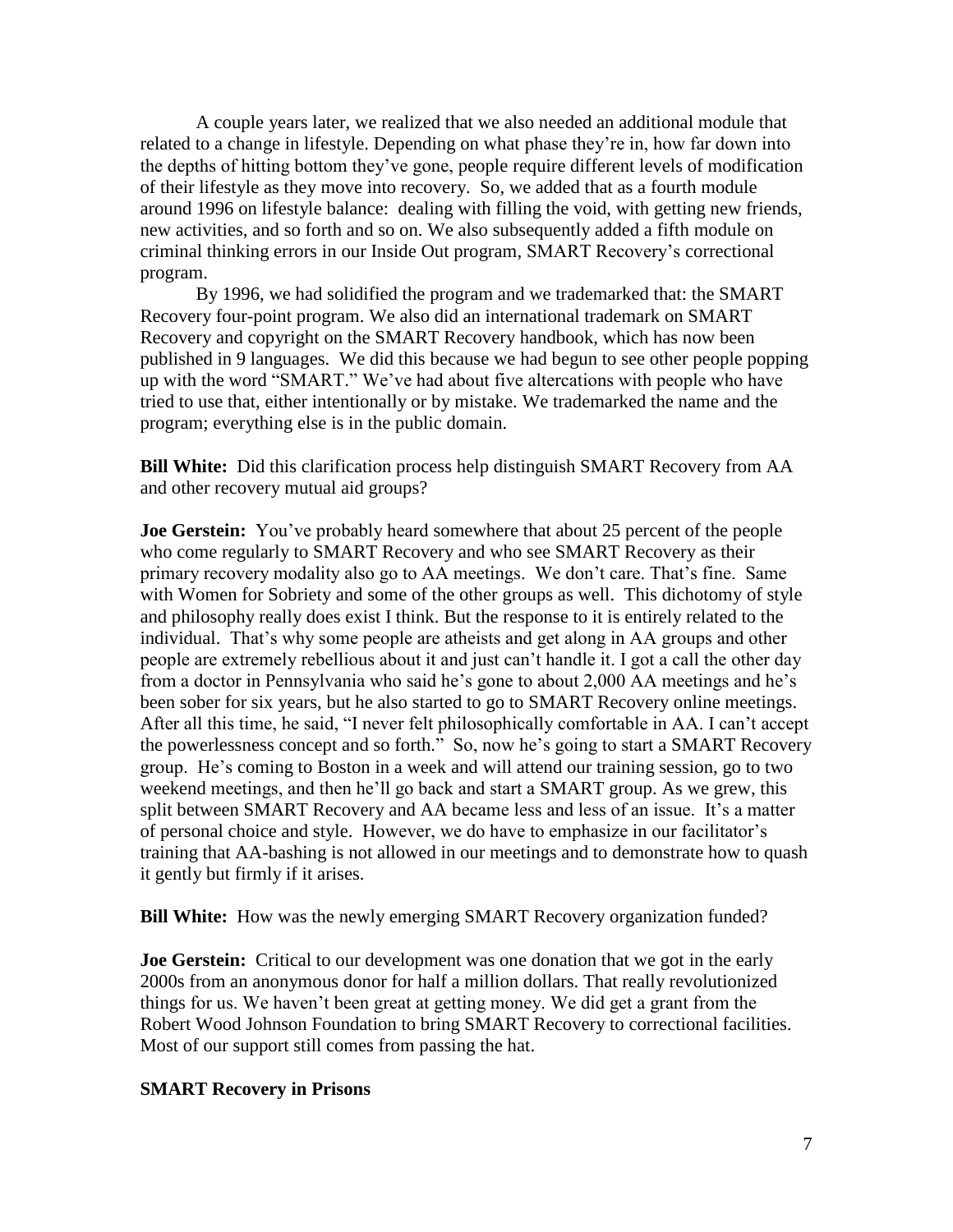**Bill White:** How did the work with correctional facilities develop?

**Joe Gerstein:** In 1992, I went to visit the guy I mentioned earlier who was incarcerated at MCI Concord in Massachusetts. He told me that he had convinced the addiction honcho in the prison to let them have a Rational Recovery program. I said, "Well, that's terrific, and you could facilitate it." He said, "No. We have to have a volunteer come in. They won't let the inmates do it."

**Bill White:** Oh, I see where this is going.

**Joe Gerstein:** [Laughing] Yeah. I said, "Oh, ok." My wife and I and Wally White went out there. We did an introductory meeting in the library. There were about 50 men, about 20 of whom decided to participate. My wife and Wally started that program. After about a month, she saw a necessity for a women's group. So I had to take over. That meeting was 747 meetings ago.

Now, my wife developed a very special interest in the issue of women in recovery and educated herself about it. She noticed that women were dropping out of groups faster than men. She did a survey. Women initially represented about 30 percent of the groups, but within a few months, they were down to 10 percent. She interviewed women and talked to them and started reading the literature about this and so forth, and became sophisticated about it.

At the national conference we had in 1992, she presented a paper called "Women in Recovery and in Rational Recovery." She noticed that there were two groups that had women facilitating them, and they retained their 30 percent or even went to 40 percent. So, we began retooling and redesigning and changed our training. This is before motivational interviewing became popular and she noticed that there was too much hurly burly in the meetings—the forceful disputing of irrational ideas that Albert Ellis advocated and most of our men liked. But women were a little bit unnerved by this; they were much more cautious, depended much more on having a confident relationship before they really wanted to actively dispute things.

There were also differences in emotional style of the women. In one group that I was facilitating with my wife, a woman went down to the registry to see if she could get her license back and she was rebuffed. All the women in the group said they would get anxious in that situation. All the men said, "We'd get angry." She distilled this out and said, "Look, we've got to have a women's group until we can get the male facilitators trained up." We basically used motivational interviewing before it was developed as we know it today.

Within four or five prison meetings, I just detected very powerful changes going on—people getting out of this victim mode and into an active mode of trying to change themselves instead of focusing on escaping detection or spending all of their energies on resentment towards probation officers and guards and all of that kind of thing. So, I got very enthused about that.

We went to Danbury Prison for women in 1994. My wife, Barbara, and myself and Anne Parmenter, who was a social worker who had started three groups, and we did an in-service for all of the treatment personnel in the morning and in the afternoon, they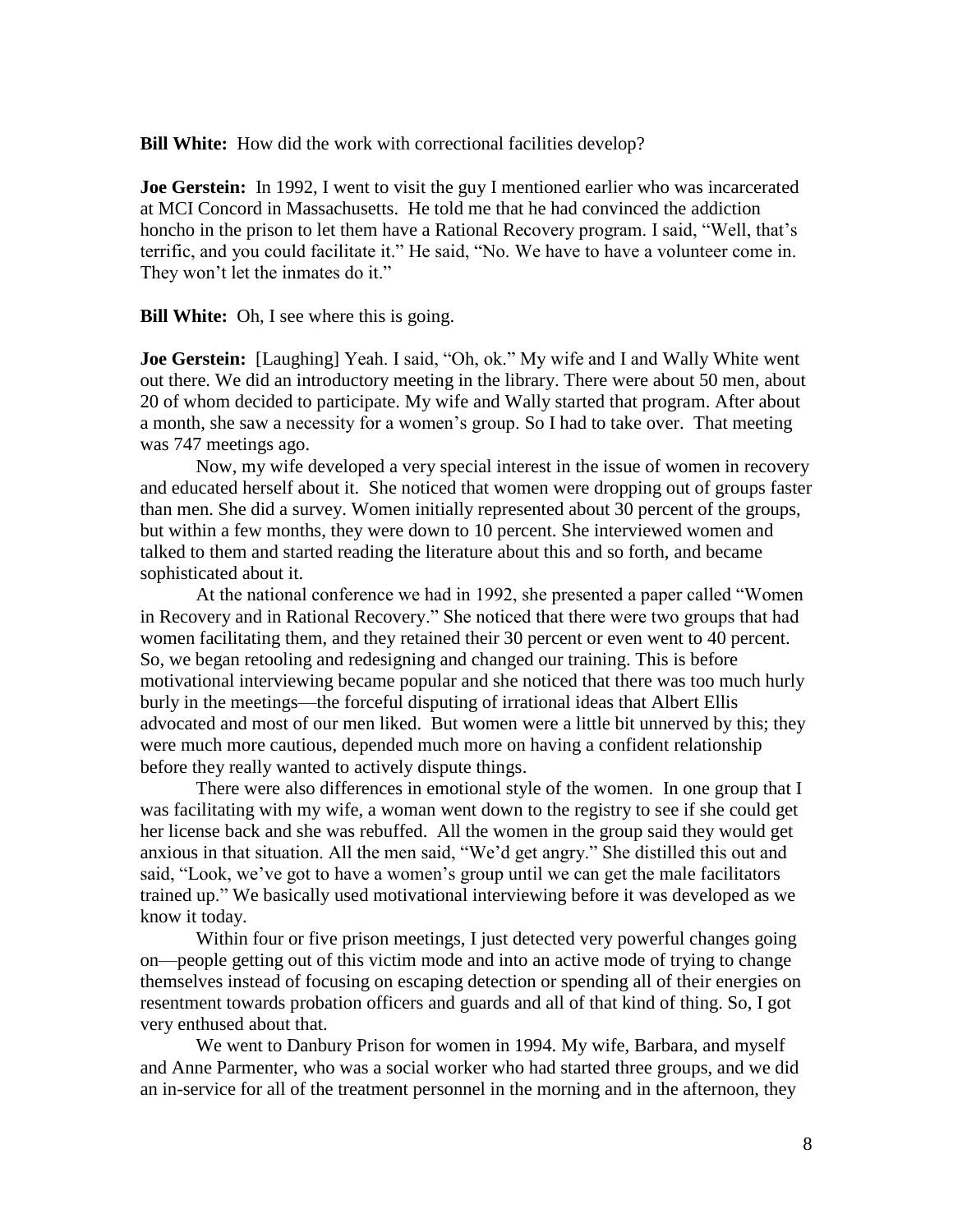had us run three separate groups, each with 10 women. Those seemed to be pretty successful. The addiction specialist who brought us down there said after the groups were over, about 15 women ran down to his office, and were banging on his door saying, "We've got to have this here." So, after SMART Recovery was introduced, they did a one-week indoctrination of 100 women. They told them about SMART Recovery; they told them about 12-step and had meetings in the two formats. Then they allowed them to choose which one they were going to stay in for six months. They did it for three cycles. In each cycle, it was virtually identical. About 45 percent of the women chose SMART Recovery, and 45 percent chose the 12-step. Of course, a lot of them had had previous experience with 12-step. None of them had previous experience with SMART Recovery. It was about 45-45, and about 10 percent chose a format based on what their best friend chose. I later found out that they switched the entire federal prison program to a CBT program, which I think was cribbed from SMART Recovery. As far as I know, that still exists today. And many state prison systems—Arizona, Wisconsin, Maine—began SMART Recovery groups, as did other countries such as Scotland.

#### **International Growth of SMART Recovery**

**Bill White:** Tell me something of your experience with the growth of SMART Recovery internationally.

**Joe Gerstein:** We have groups in Uzbekistan, Iran, Sweden, the UK, Canada, Australia, New Zealand, Vietnam, and we're planning a group starting up in Russia. My wife and I are going to South Africa in about 3 weeks, and we're going to start up the first group in Johannesburg, South Africa. So, it's a program that seems to be adaptable to many cultures because it's a secular program.

I'll give you an example of how this growth unfolded. My wife's Australian, so 10 years ago, we were on a trip to Australia. I went to the yellow pages and picked out some treatment programs in Sydney and Melbourne and wrote them letters, three of whom invited us to give a talk during our visit. We talked at St. Vincent's Hospital in Sydney and then a couple of places in Melbourne. My wife and I got a very warm reception in Australia. A woman at St. Vincent's, Bronwyn Crosby, got interested and she got a grant. About two years later, I got a call from her saying that she'd started a group. She got another grant, and she started up about 40 meetings around Sydney. Eventually, a donor emerged who put up a million dollars and started a foundation to support SMART Recovery Australia. That was around 2006 or 2007.

I got a call from somebody in the Australian prison system who wanted to put in SMART Recovery and the negotiations about Inside Out broke down because the New South Wales prison system had its own printing plant, and they wanted to be able to print the program themselves. So, they wrote up their own program based on SMART Recovery. Again, a very clever program with cartoons and illustrations and so forth, and that's in use now in all the correctional facilities in New South Wales and reaches 20,000 men and women under their scrutiny.

It's also used in all facilities in Tasmania—all social service and prison situations in Tasmania—and now all the prisons in Queensland. They're introducing it into Western Australia, another big state. My guess is that it will become the standard in all the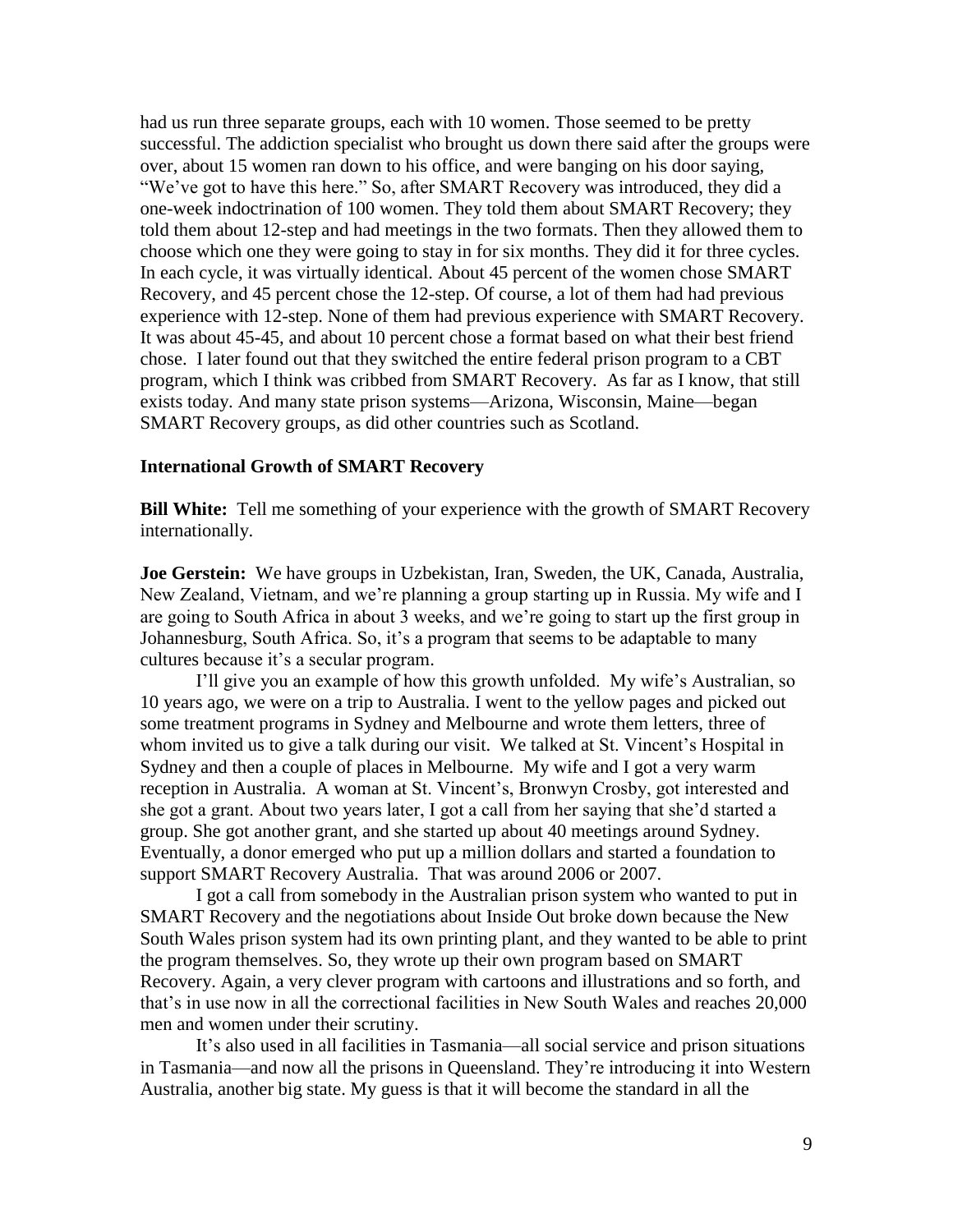Australian prisons very quickly. The SMART Recovery Australia Foundation has a staff of three and a half full-time professionals, and they gave up supporting community meetings because the demands on their time were so great.

It's a whole different phenomenon over there. The groups are being run in clinics and by professionals with the expectation that when people get at least 6 months of sobriety in the group and they show the proper leadership and understanding of the program, they will then take over those programs and run them within the facilities. There've been 10 or 12 of those now that have turned over from professionally run to peer-run. We're kind of staying out of it. That isn't exactly how we would do it, but that's what they decided. They said the volume of calls is so great, the demand is so great, and they experienced the same thing that the Rational Recovery Self-help Network did, that it takes a lot of administrative time to run a network of mainly lay people.

### **SMART Recovery Meetings**

**Bill White:** What are some of the continued milestones within the evolution of SMART Recovery?

**Joe Gerstein:** What's happened in the US is an effort to increase the number of face-toface meetings and our web presence. In Massachusetts, we've had about 20 community meetings ever since maybe 1993, although some have stopped and others have started. We switched from holding meetings in churches to holding meetings in hospitals. That has added prestige to what we are doing. And we don't have to be running around after keys. It enhances the credibility of the program to have meetings at Mass General, McLean, and the New England Medical Center.

We started a website in 1997. Barbara and I put up \$3,000 to get that started. Honestly, I had no concept of what was going to happen. I figured it would just be a place where people could go and get the meeting list and download some materials. Very quickly, it turned into an interactive site. There have been more than 30,000 registrants on that site and about 1,200 individuals a day accessing the site. The site is supported by two part-time employees, and the whole thing costs us about \$35,000 a year.

Now, we get only 1 or 2 calls a week from those poor benighted souls who don't have access to the internet. We also now get over 50 percent of our referrals from professionals.

**Bill White:** Could you describe some of the tensions related to professional versus peer leadership of SMART Recovery meetings?

**Joe Gerstein:** As you know, we've had a falling out with the man who started SMART Recovery in the UK over this issue. That came on two levels. One, he is insistent that SMART Recovery should be a peer-led organization and really wants to dispense with professionals completely even though the organization had just about run out of money. We weren't ready to do that. So far, SMART Recovery has been a wonderful partnership and cooperative venture. The organization is clearly moving towards greater peer leadership. I think more than 50 percent of our Board membership is now peers—peers being people who've been through the program—and in the US, more than 95% of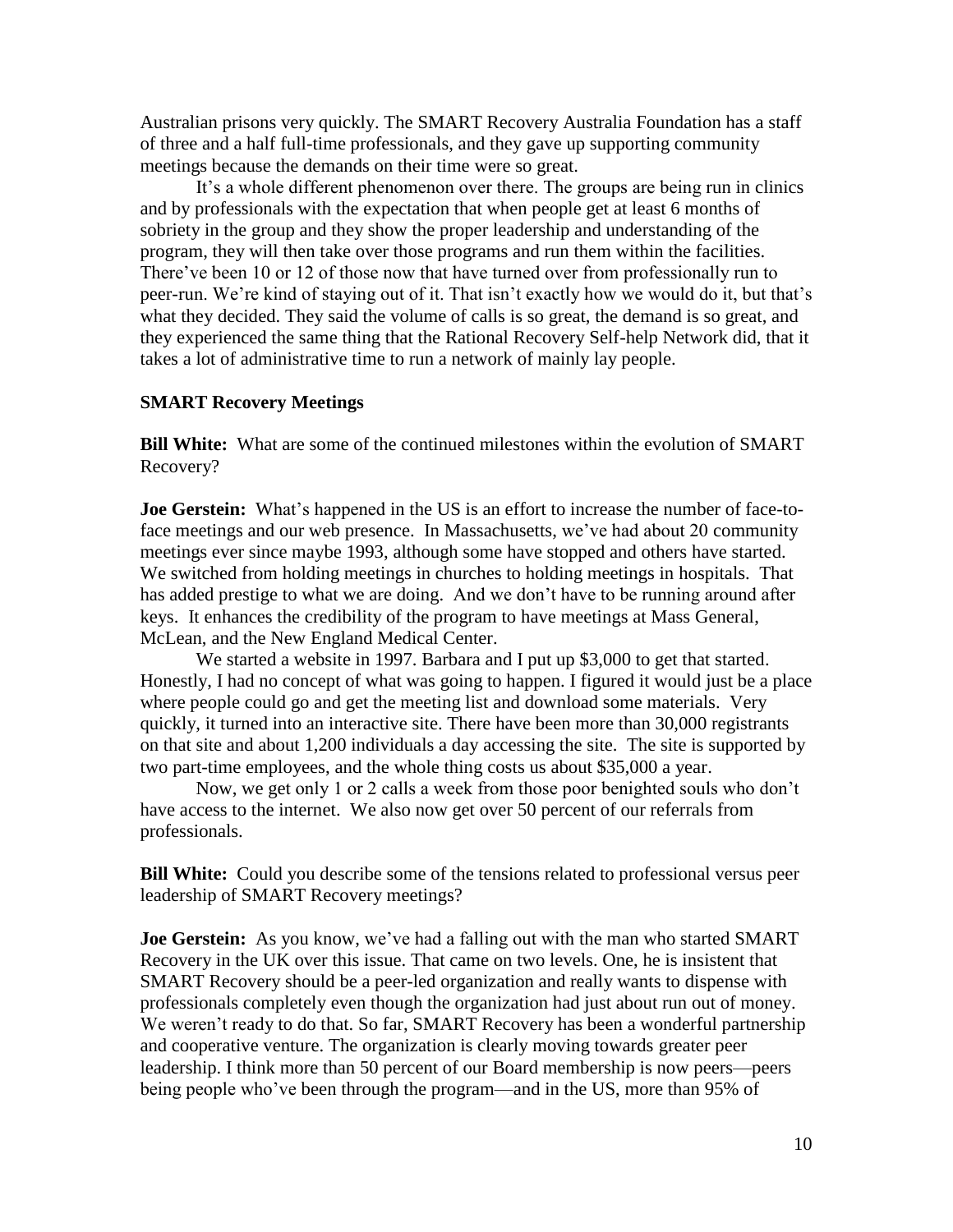meetings are facilitated by peers. Worldwide, there are about 700 meetings plus probably 100 prison meetings. We are training about 30 new facilitators a month.

### **Future of SMART Recovery**

### **Bill White:** What do you see for the future of SMART Recovery?

**Joe Gerstein:** Well, one very important fact, it's now breaking even. That's from a combination of several things. One is that we've cut expenses absolutely to the bone. We don't have that many employees, but they're very dedicated and they're clearly working at a lower salary than they could get in the market place. The second thing is we've emphasized increasing the donations from the groups. We've tried to teach facilitators how to ask for money. Instead of saying "Throw a dollar in the pot," we say, "Put in the price of a drink or a bag," and give them a little spiel about how "this is a non-profit organization, but it costs money. Most of you know about the web, and the website costs us \$35,000 a year," etc. We're getting better at this.

We've had two \$50,000 grants in our history: one from the Robert Wood Johnson Foundation and one from SAMHSA. The SAMHSA grant was a very important grant because it allowed us to do videos at one of our conferences and then we were able to chop those videos up and do the introduction to SMART Recovery, how to run a meeting, the four point program, and so forth. That was all made from the tapes that were recorded at that meeting that SAMHSA funded. More recently, we managed to get a \$5,000 grant from a foundation for improving the website, but we haven't been terribly effective in this grant procurement arena.

Now, in terms of the future, we seem pretty solid in the US and Australia, and we are expanding in other countries. Canada is quite active. SMART Recovery has achieved what I expected it to achieve, but it's taken a lot longer than I expected. I expected people to recognize the utility of having a secular science-based program alongside a 12-step program, and it just hasn't happened the way I thought it should and would have happened. There's been such dominance of the 12-step approach that it's very difficult for the voices of alternatives to be heard. I have repeatedly tried to increase attention to SMART Recovery and other AA alternatives at the annual meetings of ASAM [American Society of Addiction Medicine], but responses have ranged from hostility to disinterest. Now there are medical institutions in which SMART Recovery is fully accepted. The addiction treatment programs at McLean Hospital and Massachusetts General Hospital seem to have completely accepted the validity of the SMART Recovery program, but it has taken 20 years and thousands of meetings to achieve that. There are now three weekly meetings at McLean Hospital. Emerson Hospital in Concord, Massachusetts, has pretty much integrated the SMART program and has two large weekly meetings. So, this rejection of SMART Recovery and other alternative programs is a systemic problem. I don't know how long it's going to take. Obviously, we'd like to gain a respectable share of the total number of face-to-face addiction recovery support group meetings.

**Bill White:** I'm interested in how recovery support groups sustain themselves over time. Twelve-step groups have done that primarily by an expectation of long-term